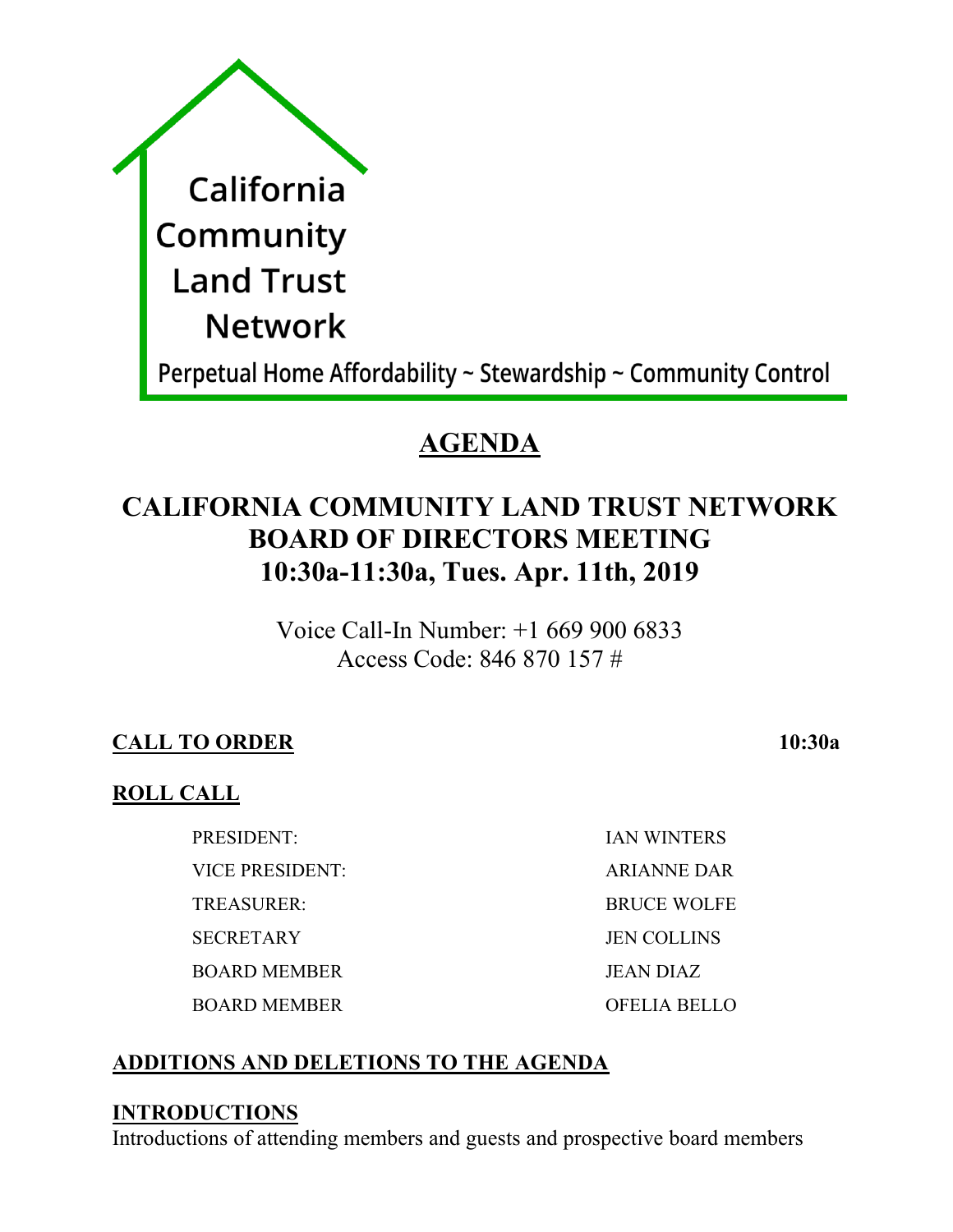### **MEMBER AND PUBLIC COMMENTS**

#### **THE PRESIDENT OF THE CALIFORNIA COMMUNITY LAND TRUST NETWORK WILL CALL FOR MEMBER COMMENTS**

Any Member may address the Board of the California Community Land Trust Network on items within the Board's subject matter jurisdiction, but which are not listed on the agenda during MEMBER COMMENTS. However, no action may be taken on matters that are not part of the posted agenda. MEMBER COMMENTS are scheduled for 15 minutes and should be limited to three minutes per person.

#### **BOARD BUSINESS**

- **1. WAIVER OF 15 DAY NOTICE OF BOARD MEETING BY BOARD**  RECOMMENDED ACTION: Waiver of board meeting 15-day notice for this meeting if required..
- **2. REVIEW AND ADOPT MINUTES OF JAN. 23rd, 2019 and March 12th, 2019 meetings** RECOMMENDED ACTION:

Approve minutes of Jan. 23<sup>rd</sup>, 2019 and March 12<sup>th</sup>, 2019 meetings

**3. INTRODUCTIONS: INTRODUCTION FROM POTENTIAL EMERGING and SOUTHERN CA CLT BOARD REPRESENTITIVE(S). Beverly Vermont CLT and Thrive Santa Ana, Others TBA.** RECOMMENDED ACTION(S):

Per Bylaws and membership vote appoint at least (1) additional emerging CLT representative.

- **4. ANNUAL CONFERENCE SUB-COMMITTEE REPORT AND DISCUSSION** RECOMMENDED ACTION(S): Report from board members and members planning annual conference scheduled for September  $12th-13<sup>th</sup>$ , 2019.
- **5. REPORT FROM POLICY COMMITTEE AND POLICY ENDORSEMENT RECOMMENDATIONS.** RECOMMENDED ACTIONS :

Report from Policy Committee members and consider any policy endorsements.

**6. ADOPT NEW BANK ACCOUNT SIGNERS and TREASURERS REPORT** RECOMMENDED ACTION(S):

Report from Treasurer Bruce Wolfe and recommendation of new signers on Bank Account.

**7. 2019 ADOPTION OF DUES**  RECOMMENDED ACTION:

Adopt Dues at the 2018 level as per the vote of membership at the 2019 membership meeting.